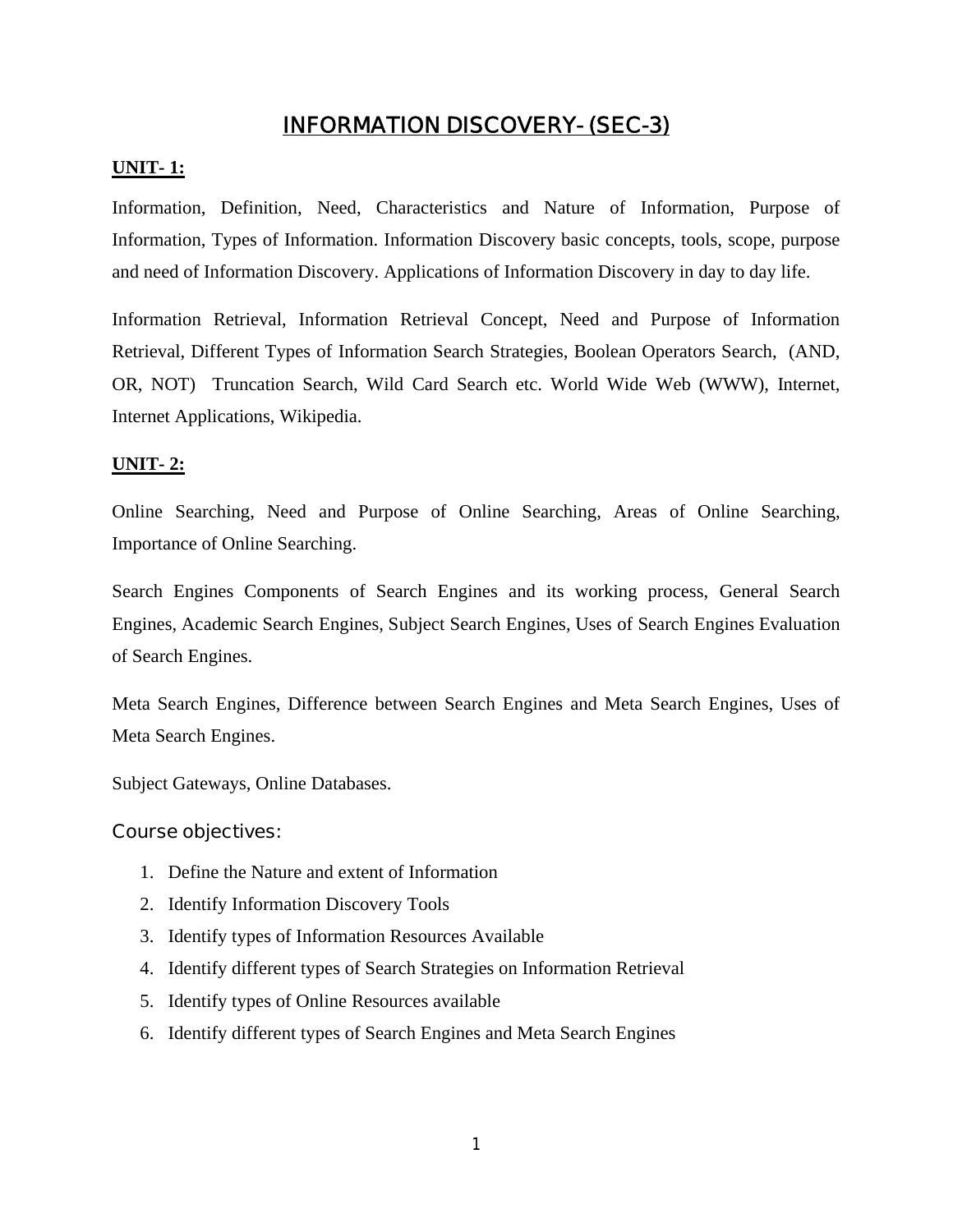### **Learning outcomes :**

- 1. Students will study and Discover information sources
- 2. Students are able to identify the various types of information resources in different formats.
- 3. Students will gain familiarity on information sources, their typical features, and their utility in the provision of information services.
- 4. Students will study and practice the Information Retrieval search strategies and the evaluation
- 5. Students will study on different types of Search Engines and Meta Search Engines. of information sources.
- 6. Students are able to evaluate Search Engines.

## **Select Reading:**

- 1. A. C. Foskett. *The subject approach to information*.  $4<sup>th</sup>$  ed. London : Bingley, 1982.
- 2. B. C. Vickery. *Techniques of information retrieval*. London: Butterworths, 1970.
- 3. Chernyi, A. I. *Introduction to information retrieval theory*. 1973.
- 4. C. J. Van Rijsbergen. *Information retrieval*. 2nd ed. London: Butterworths, 1970.
- 5. F. Wilfrid Lancaster. *Information retrieval systems: Characteristics, testing and evaluation*. 2nd ed. New York: Wiley, 1979.
- 6. Girija Kumar and Krishan Kumar. *Bibliography.* New Delhi : Vikas. 1993.
- 7. Guha, B. *Documentation & Information*. 2nd Ed. Calcutta: World Press, 1983.
- 8. Jennifer E. Rowledy. *Organising knowledge: an introduction to information retrieval*. Aldorshot: Gower, 1987.
- 9. Katz, A: *Introduction to Reference Work*. 2V. 6<sup>th</sup> Ed. New York : McGraw Hill. 1992.
- 10. Kochen, M. (Ed). *Principles of information retrieval*. 1974.
- 11. Krishan Kumar, Reference service, New Delhi : Vikas. 2007.
- 12. Lancaster, F. W. *Information retrieval systems, characteristics, testing and evaluation.* 1968.
- 13. Shera, JH and Egan, ME. *Bibliographic organization*, Chicago.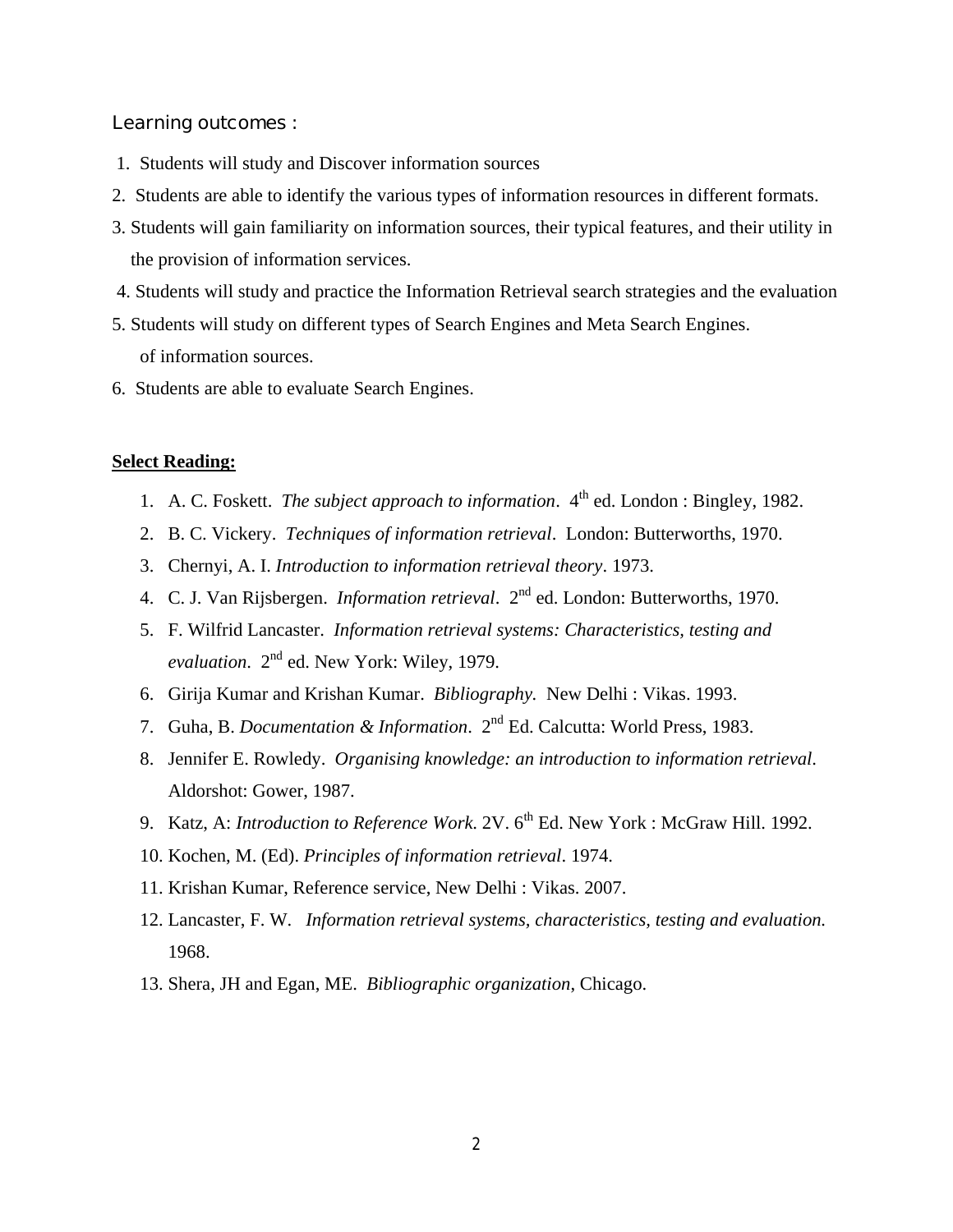# **DIGITAL INFORMATION - SCHOLARLY COMMUNICATION FOR RESEARCH (SEC-4)**

# **UNIT- 1:**

Digital Information: Concept of Digital Information. Definition, Need, Characteristics and Nature of Digital Information, Purpose of Digital |Information, Importance of Digital Information.

Digital Information Sources: Online Sources/ Offline Sources, Advantages and Limitations of Digital Information Sources.

Digital File Formats, Different Types of Digital File Formats. Applications of Digital Files.

# **UNIT- 2:**

Digital Services, Need and purpose of Digital Services, Online Services, Translation Services, Abstracting and Indexing Services. Open Access Resources.

Scholarly Communication, Definition, need and purpose. Characteristics of Scholarly Communication, Applications of Scholarly Communication. Google Scholarly Communication Service, Ethical use of Information. Copyright, Copyleft and Plagiarism.

## **Course objectives:**

- 1. Define the Digital Information and Characteristics of Digital Information.
- 2. Identify Information Sources and its types.
- 3. Identify different types of online and offline sources
- 4. Identify different types of file formats
- 5. Identify scholarly communication and Plagiarism tools

## **Learning outcomes :**

- 1. Students will study Digital information sources
- 2. Students are able to identify the various types of Digital File formats
- 3. Students will gain familiarity on information sources, their typical features, and their utility in the provision of information services.
- 4. Students are able to identify online and offline resources and Open Access Resources.
- 5. Students are aware of the legal and ethical use of information resources.
- 6. Students will study copyright issues and plagiarism.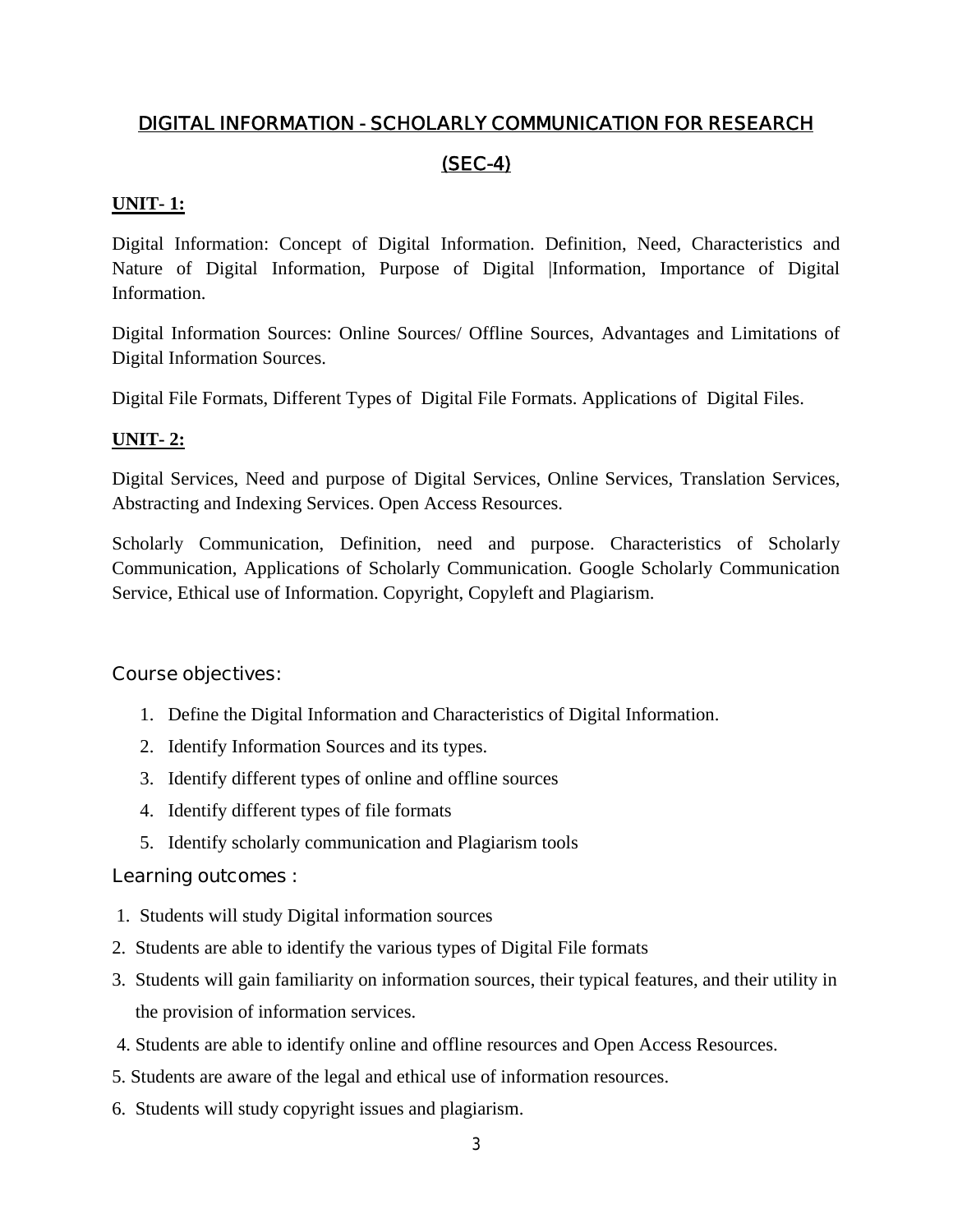#### **Select Reading:**

- 1. Fourie (D) and Dowell (D). Libraries in the information age. 2002. Libraries Unlimited, New York.
- 2. Katz (William A). Introduction to reference work: reference service and reference process.
- 3. Foskett (DJ). Information service in libraries. Ed. 2. 1967. Archon Book Hamden, Connecticut.
- 4. Cheney (F N) and williams (W J). Fundamental reference sources. Ed. 3. 2000. ALA, Chicago.
- 5. Crawford (John). Evaluation of library and information services 2000. ASLIB, London.
- 6. Farmer (LSJ), Ed. The human side of reference and information services in academic libraries: adding value in the digital world. 2007. Chandos Publishing, Oxford.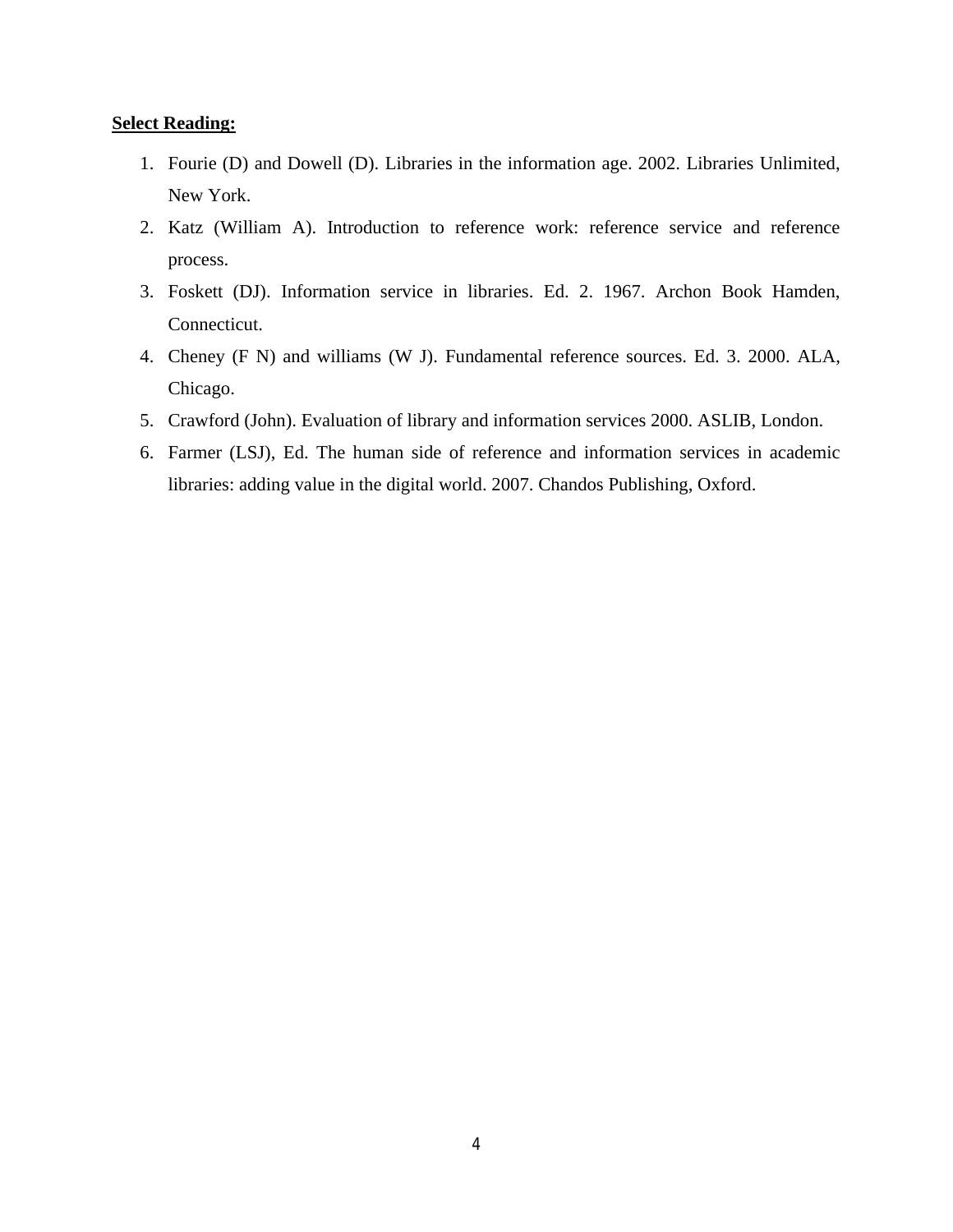# **GENERIC ELECTIVE:**

# **REFERENCE AND INFORMATION SOURCES AND SERVICES (GE-1)**

# **Unit-1:**

## REFERENCE SERVICE:

Definition, need, scope. Reference service in Academic libraries, Special libraries and Public libraries. Types of reference service – Orientation of a freshman, Ready Reference Service and Long Range Reference Service. Reference Process. Information Kiosks.

## **Unit-2:**

## INFORMATION SERVICES:

Definition, need, scope. Reference service vis-à-vis Information Service.

Methods of dissemination of information – Current Awareness Service. SDI. Referral.

KINDS OF REFERENCE AND INFORMATION SOURCES; Information Sources – Documentary & Non-Documentary, Primary, Secondary and Tertiary Sources. Evaluation of reference sources.

Searching Information through online from different Reference Tools / Sources – General and Advanced Search Strategies.

## **Unit-3:**

## REFERENCE SOURCES:

Dictionaries, Encyclopedias, Almanacs, Year Books, Directories, Handbooks, Manuals, News-Summaries, Concordances, Biographical, Geographical Information Sources, Resource discovery tools, Blogs, Web Sites, WEB 3.0 Web Pages, URLs, etc. Electronic Resources in Science, Arts and Social Sciences. Scholarly journals as Information Sources. Ethical use of Information Sources. CopyRight, Plagiarism, Importance of Plagiarism, Plagiarism checker tools and software.

## **Unit-4:** BIBLIOGRAPHY:

Bibliography Meaning, scope, functions.

Kinds: Enumerative / Systematic, Analytical, Historical, Textual, and Descriptive.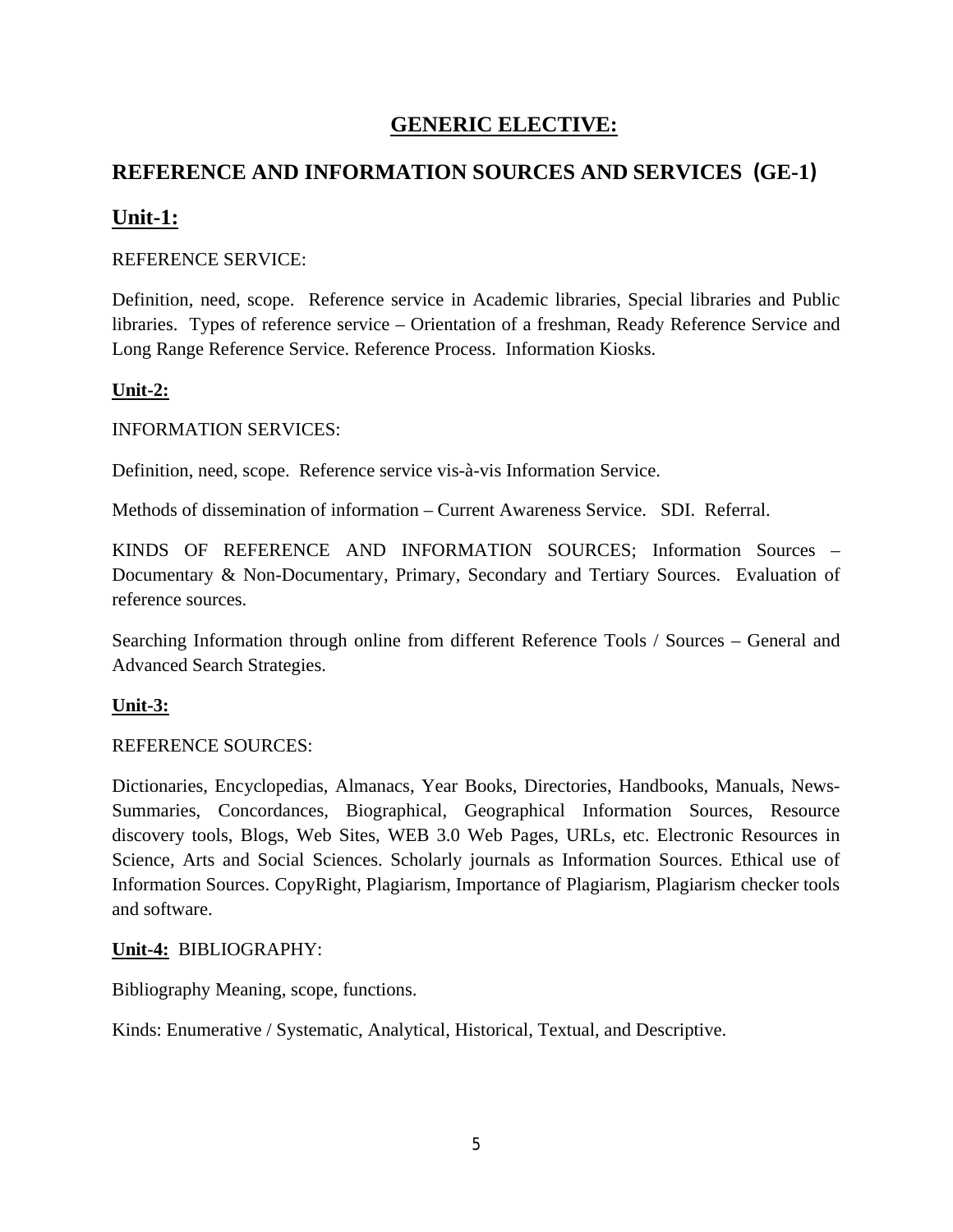Types: Retrospective and Current. General, Special, National (INB and BNB), Trade, subject. Preparation of bibliographies. Documentation list. BIBLIOGRAPHIC CONTROL -- Meaning, purpose, UBC and UAP.

## **Unit-5:** ABSTRACTING SERVICES:

Abstract : Meaning, use. Types: Indicative and informative. Parts of an Abstract. Abstracting Services / Products. – Examples from different subjects.(Science, Arts, Social Sciences etc)

## INDEXING SERVICES

Index : Meaning, use. Indexing Services / Products – Examples from Different Subjects (Science, Arts, Social Sciences etc)-- Citation Indexes. Citation of Documents – Purpose.

## **Course objectives:**

- 1. Identify the Reference and Information Sources and services
- 2. Identify Information Sources and its types.
- 3. Identify different types of online and offline sources
- 4. Access information sources on a particular topic
- 5. Identify different types of electronic resources and journals.
- 6. Identify the Bibliographic tools and techniques
- 7. Identify the Abstracting and Indexing services.
- 8. Use the information found ethically to satisfy the information need.

## **Learning outcomes :**

- 1. Students will study Reference and information sources and services
- 2. Students are able to identify the various types of Reference sources
- 3. Students will gain familiarity on information sources, their typical features, and their utility in the provision of information services.
- 4. Students are able to distinguish online, offline resources and Open Access Resources.
- 5. Students will study copyright issues and plagiarism.
- 6. Students are aware of the legal and ethical use of information resources.